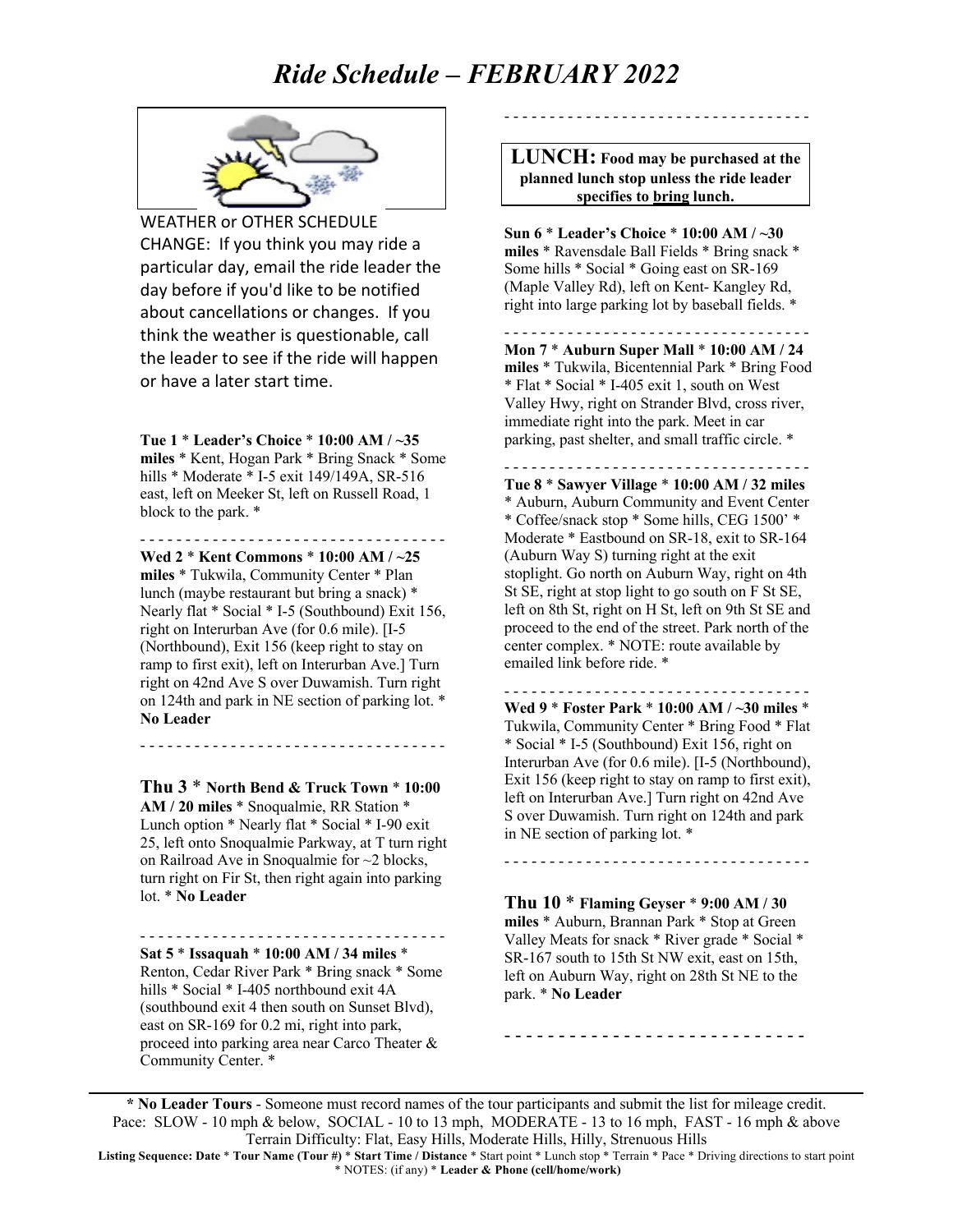### *Ride Schedule – FEBRUARY 2022*

#### **Sat 12** \* **Group's Choice** \* **10:00 AM / ~25 miles** \* Seattle, Seward Park picnic shelter \* Variable \* Social \* Seward Park is at Lake Bring Snack \* Washington Blvd S and South Juneau Street in Seattle. The picnic shelter is southeast of the entrance. \* **No Leader**

- - - - - - - - - - - - - - - - - - - - - - - - - - - - - - - - - - **Sun 13** \* **Alki** \* **10:00 AM / 25 Miles** \*

Tukwila, Community Center \* Snack or fish? \* Flat \* Social \* I-5 (Southbound) Exit 156, right on Interurban Ave (for 0.6 mile). [I-5 (Northbound), Exit 156 (keep right to stay on ramp to first exit), left on Interurban Ave.] Turn right on 42nd Ave S over Duwamish. Turn right on 124th and park in NE section of parking lot. \*

- - - - - - - - - - - - - - - - - - - - - - - - - - - - - - - - - - **Mon 14** \* **Alki** \* **10:00 AM / 26 miles** \*

Tukwila, Bicentennial Park \* Bring Snack \* Nearly flat \* Social \* I-405 exit 1, south on West Valley Hwy, right on Strander Blvd, cross river, immediate right into the park. Meet in car parking, past shelter, and small traffic circle. \*

- - - - - - - - - - - - - - - - - - - - - - - - - - - - - - - - - -

**Tue 15** \* **Mercer Island Loop** \* **10:00 AM / 35 miles** \* Renton, Memorial Stadium \* Bring or buy at Starbucks \* Some hills \* Low Moderate \* I-405 exit 2, north 1.2 mi on Rainier Ave, right on Airport Way, left on Logan Ave, left into parking lot. \*

- - - - - - - - - - - - - - - - - - - - - - - - - - - - - - - - - -

**Wed 16** \* **Log Boom Park** \* **10:00 AM / ~25 Miles** \* Redmond, Marymoor Park (trailhead) \* Bring Snack \* Almost flat \* Social \* SR-520 Lake Sammamish Way exit, follow signs to the park. Park in first area on the left. Car parking fee is \$1. \*

**Thu 17** \* **Ballard or the Locks** \* **10:00** 

- - - - - - - - - - - - - - - - - - - - - - - - - - - - - - - - - -

**AM / ~30 miles** \* Bothell, Sammamish River Trail access parking lot (unpaved) \* Bring snack \* Flat \* Social \* I-405 exit 23, SR-522 west, right on Kaysner Way, left at stop onto Main St, left on 102nd St, cross bridge and right into gravel parking lot. \* **No Leader**

- - - - - - - - - - - - - - - - - - - - - - - - - - - - - - - - - -

**Sat 19** \* **Leader's Choice** \* **10:00 AM / ~35 miles** \* Kent, Hogan Park \* Bring Snack \* Some hills \* Moderate \* I-5 exit 149/149A, SR-516 east, left on Meeker St, left on Russell Road, 1 block to the park. \*

- - - - - - - - - - - - - - - - - - - - - - - - - - - - - - - - - - **Sun 20** \* **Sumner** \* **10:00 AM / 40 miles** \* Kent, Three Friends Fishing Hole \* Near Starbucks \* Flat \* Social \* From West Valley Hwy, proceed west on 196th St for 0.5 mi, road swings left becoming Russell Rd, go 0.2 mile, left at traffic light (before bridge), 200 yards to parking. \*

- - - - - - - - - - - - - - - - - - - - - - - - - - - - - - - - - - **Mon 21** \* **Group's Choice** \* **10:00 AM / ~25 miles** \* Mercer Island, Lid Park top lot \* Plan snack \* Variable \* Social \* Eastbound: I-90 exit 6, left on Mercer Way, then right onto 72nd Av (by Roanoke Inn), turn right into parking lot before bridge. Westbound: I-90 exit 7, follow Mercer Way, left onto 72nd Av (by Roanoke Inn), turn right into parking lot before bridge. (If parking not available there park south of the trail

- - - - - - - - - - - - - - - - - - - - - - - - - - - - - - - - - - **Tue 22** \* **SR-520 Loop** \* **10:00 AM / 31 miles** \* Renton, Memorial Stadium \* Bring snack \* Some hills \* Moderate \* I-405 exit 2, north 1.2 mi on Rainier Ave, right on Airport Way, left on Logan Ave, left into parking lot. \*

- - - - - - - - - - - - - - - - - - - - - - - - - - - - - - - - - -

on SE 22nd St and meet at start point.) \* **No** 

**Leader**

**Wed 23** \* **Foothill Trail to Orting+** \* **10:00 AM/ ~30 miles** \* Puyallup, East Puyallup Trailhead \* Plan lunch stop \* River Grade \* Social \* From southbound SR-167, exit to SR-410 E, 2nd ramp to right for SR-162 (south toward Orting) for 0.5 miles, after crossing Puyallup River and take next right on 80th St E and drive west 0.6 miles to East Puyallup Trailhead on left. \*

- - - - - - - - - - - - - - - - - - - - - - - - - - - - - - - - - - **Thu 24** \* **Snohomish to Lake Cassidy** \* **10:00 AM / 25 miles** \* Snohomish, Centennial Trail \* Bring Food for Lake Cassidy \* Railroad grade \* Social \* US-2/SR-9 to Snohomish, east on 2nd Ave, left on Maple, 4 blocks to trail. Park on Maple near intersection with Pine. \* **No Leader**

- - - - - - - - - - - - - - - - - - - - - - - - - - - - - - - - - -

**\* No Leader Tours** - Someone must record names of the tour participants and submit the list for mileage credit. Pace: SLOW - 10 mph & below, SOCIAL - 10 to 13 mph, MODERATE - 13 to 16 mph, FAST - 16 mph & above Terrain Difficulty: Flat, Easy Hills, Moderate Hills, Hilly, Strenuous Hills

**Listing Sequence: Date** \* **Tour Name (Tour #)** \* **Start Time / Distance** \* Start point \* Lunch stop \* Terrain \* Pace \* Driving directions to start point \* NOTES: (if any) \* **Leader & Phone (cell/home/work)**